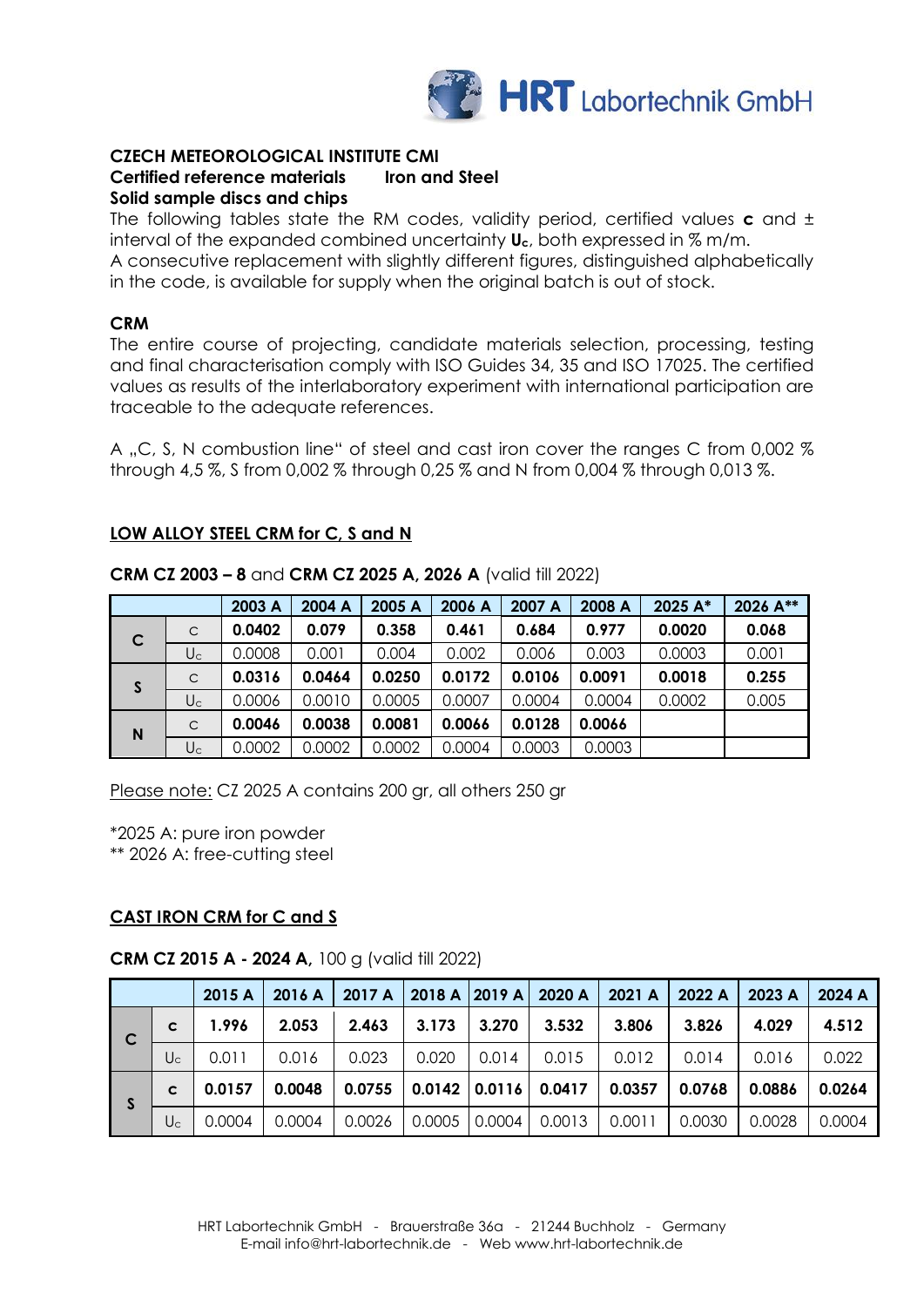

## **CERTIFIED REFERENCE MATERIALS CRM CZ 02033**

**Cast iron for solid sample spectrometry, CRM set 1-8** (valid till 2027)

Intended for calibration, validation and matrix-match verification of cast iron spectrometric analysis from a plain solid sample: Atomic Emission Spectrometry with spark, glow-discharge or laser excitation, and X-ray Fluorescence Spectrometry. Eight CRM  $# 1 - # 8$  represent the most frequent unalloyed and low alloy cast iron types in sequence: unalloyed ductile iron, Ni-Cu ductile iron, vermicular iron (CGI), pig iron, malleable iron, Mn-Cr-V and Ni-Mo alloyed iron and plain grey iron.

Supplied in a set or as individual discs, 40 mm diameter and approx. 18 mm of total height, with two certified layers extending 6 mm upwards from either working surface. The discs are marked with the CRM code and the certified layers' limits. When used to both limits, the remainder, which may contain minor structure defects, should be discarded.

|           | $\mathsf{C}$ | Mn    | <b>Si</b> | P     | S     | Cr    | Ni    | Cu    | Mo    | Mg    | Ce    |
|-----------|--------------|-------|-----------|-------|-------|-------|-------|-------|-------|-------|-------|
| <b>1B</b> | 3.20         | 0.721 | 2.59      | 0.047 | 0.011 | 0.063 | 0.231 | 0.020 | 0.182 | 0.056 | 0.010 |
|           | 0.03         | 0.004 | 0.03      | 0.002 | 0.001 | 0.001 | 0.003 | 0.001 | 0.002 | 0.003 | 0.002 |
| 2A        | 3.90         | 0.084 | 1.63      | 0.096 | 0.012 | 0.023 | 0.594 | 0.84  | 0.012 | 0.036 | 0.028 |
|           | 0.03         | 0.001 | 0.02      | 0.003 | 0.001 | 0.001 | 0.006 | 0.01  | 0.001 | 0.003 | 0.003 |
| 4A        | 4.18         | 0.236 | 0.71      | 0.053 | 0.034 | 0.040 | 0.056 | 0.081 | 0.002 |       |       |
|           | 0.02         | 0.002 | 0.01      | 0.002 | 0.002 | 0.001 | 0.002 | 0.002 | 0.001 |       |       |
| <b>5A</b> | 2.30         | 0.804 | 1.26      | 0.035 | 0.100 | 0.054 | 0.096 | 0.014 | 0.100 |       |       |
|           | 0.04         | 0.005 | 0.02      | 0.001 | 0.003 | 0.001 | 0.002 | 0.001 | 0.002 |       |       |
|           | 3.14         | 1.22  | 3.37      | 0.077 | 0.032 | 1.40  | 0.023 | 0.225 | 0.005 |       |       |
| <b>6A</b> | 0.04         | 0.01  | 0.04      | 0.003 | 0.004 | 0.02  | 0.001 | 0.003 | 0.001 |       |       |
|           | 3.11         | 0.321 | 1.83      | 0.043 | 0.019 | 0.479 | 1.29  | 0.022 | 1.07  |       |       |
| 7A        | 0.03         | 0.003 | 0.02      | 0.002 | 0.001 | 0.005 | 0.01  | 0.001 | 0.01  |       |       |
|           | 3.49         | 0.408 | 2.20      | 0.169 | 0.073 | 0.126 | 0.094 | 0.116 | 0.026 |       |       |
| <b>8A</b> | 0.02         | 0.003 | 0.02      | 0.004 | 0.003 | 0.002 | 0.002 | 0.002 | 0.001 |       |       |

Further non-certified values are 0,034% Nb in 1B and 0,012% As in 3A.

|            | $\mathsf{V}$ | Ti    | AI    | Sn    | Sb    | Bi    | B      | Zn    | Pb    | W     | Co    |
|------------|--------------|-------|-------|-------|-------|-------|--------|-------|-------|-------|-------|
| 1 <b>B</b> | 0.023        | 0.018 | 0.051 | 0.025 |       | 0.004 | 0.0003 | 0.001 | 0.003 | 0.012 |       |
|            | 0.001        | 0.001 | 0.003 | 0.002 |       | 0.001 | 0.0001 |       | 0.001 | 0.001 |       |
|            | 0.083        | 0.032 | 0.014 | 0.016 | 0.012 | 0.008 | 0.0040 | 0.024 |       | 0.004 | 0.022 |
| 2A         | 0.002        | 0.001 | 0.001 | 0.002 | 0.002 | 0.002 | 0.0003 | 0.002 |       | 0.001 | 0.002 |
| 4A         | 0.004        | 0.015 | 0.015 | 0.007 |       |       |        | 0.007 | 0.006 |       | 0.002 |
|            | 0.001        | 0.001 | 0.001 | 0.001 |       |       |        | 0.002 | 0.001 |       | 0.001 |
| <b>5A</b>  | 0.005        | 0.008 | 0.060 |       |       |       |        |       |       |       |       |
|            | 0.001        | 0.001 | 0.003 |       |       |       |        |       |       |       |       |
| 6A         | 0.300        | 0.066 | 0.022 | 0.119 | 0.056 |       |        |       |       |       |       |
|            | 0.006        | 0.003 | 0.001 | 0.004 | 0.003 |       |        |       |       |       |       |
|            | 0.005        | 0.027 | 0.029 |       |       |       |        |       |       | 0.022 | 0.044 |
| 7A         | 0.001        | 0.001 | 0.001 |       | ۰     |       | ۰      |       |       | 0.003 | 0.002 |
| <b>8A</b>  | 0.034        | 0.027 | 0.015 | 0.040 | 0.001 | 0.017 |        |       | 0.006 | 0.011 |       |
|            | 0.001        | 0.001 | 0.001 | 0.002 | 0.001 | 0.002 |        |       | 0.001 | 0.002 |       |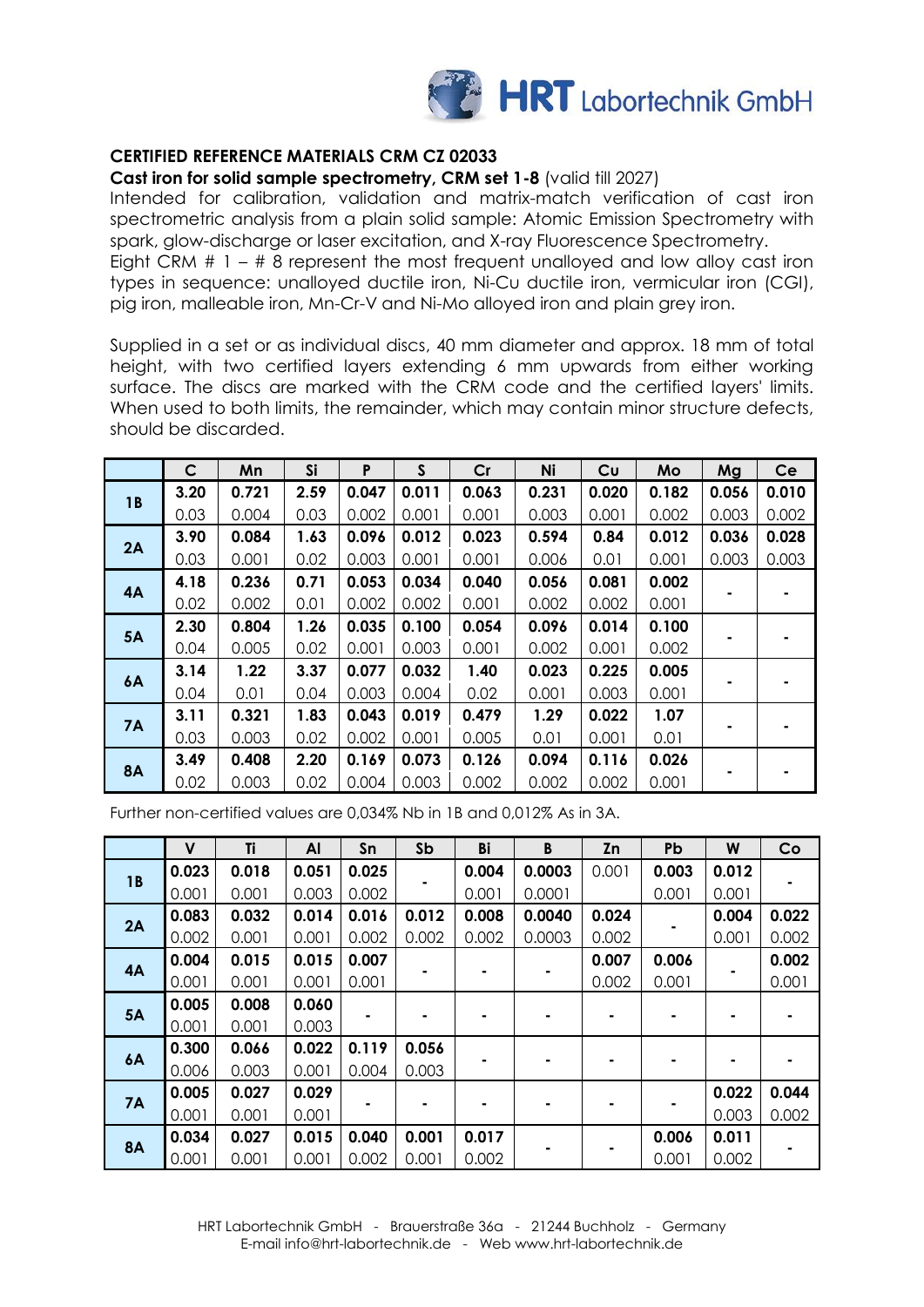# HRT Labortechnik GmbH

| $\mathsf{C}$ | Mn    | Si    | P     | $\mathsf{s}$ | Cr    | Ni    | Cu    | Mo    | Mg    | Ce    |
|--------------|-------|-------|-------|--------------|-------|-------|-------|-------|-------|-------|
| 3,15         | 0,674 | 2,36  | 0,064 | 0,010        | 0,051 | 0,367 | 0,035 | 0,197 | 0,019 | 0,009 |
| 0,03         | 0,004 | 0,03  | 0,002 | 0,001        | 0,001 | 0,003 | 0,001 | 0,002 | 0,002 | 0,002 |
| 3,12         | 0,681 | 2,54  | 0,056 | 0,006        | 0,047 | 0,389 | 0,031 | 0,189 | 0,046 | 0,055 |
| 0,03         | 0,004 | 0,03  | 0,002 | 0,001        | 0,001 | 0,003 | 0,001 | 0,002 | 0,003 | 0,004 |
| 3,44         | 0,146 | 1,50  | 0,112 | 0,015        | 0,048 | 0,606 | 0,74  | 0,018 | 0,030 |       |
| 0,03         | 0,002 | 0,02  | 0,003 |              | 0,001 | 0,006 | 0,01  | 0,001 | 0,002 |       |
| 3,71         | 0,194 | 1,28  | 0,165 | 0,011        | 0,032 | 0,635 | 0,92  | 0,013 | 0,058 | 0,021 |
| 0,04         | 0,002 | 0,01  | 0,003 | 0,001        | 0,001 | 0,006 | 0,01  | 0,001 | 0,003 | 0,003 |
| 3,38         | 0,260 | 1,74  | 0,012 | 0,012        | 0,235 | 0,049 | 0,400 | 0,456 | 0,012 | 0,006 |
| 0,04         | 0,003 | 0,02  | 0,001 | 0,001        | 0,003 | 0,001 | 0,004 | 0,006 | 0,001 | 0,001 |
| 3,95         | 0,145 | 0,252 | 0,041 | 0,046        | 0,049 | 0,023 | 0,062 | 0,005 |       |       |
| 0,02         | 0,002 | 0,004 | 0,002 | 0,002        | 0,001 | 0,001 | 0,002 | 0,001 |       |       |
| 4,06         | 0,250 | 0,423 | 0,054 | 0,038        | 0,080 | 0,084 | 0,085 | 0,002 |       |       |
| 0,02         | 0,002 | 0,005 | 0,002 | 0,002        | 0,002 | 0,001 | 0,002 | 0,001 |       |       |
| 2,42         | 0,812 | 1,32  | 0,033 | 0,073        | 0,061 | 0,188 | 0,031 | 0,089 |       |       |
| 0,04         | 0,005 | 0,02  | 0,001 | 0,003        | 0,001 | 0,003 | 0,001 | 0,002 |       |       |
| 2,95         | 1,15  | 3,23  | 0,095 | 0,020        | 1,36  | 0,026 | 0,272 | 0,005 |       |       |
| 0,04         | 0,01  | 0,04  | 0,003 | 0,002        | 0,002 | 0,001 | 0,003 | 0,001 |       |       |
| 3,61         | 0,304 | 1,82  | 0,021 | 0,020        | 0,536 | 1,28  | 0,036 | 0,96  |       |       |
| 0,03         | 0,003 | 0,02  | 0,002 | 0,002        | 0,005 | 0,01  | 0,001 | 0,01  |       |       |
| 3,28         | 0,461 | 1,96  | 0,22  | 0,073        | 0,111 | 0,097 | 0,154 | 0,036 |       |       |
| 0,03         | 0,003 | 0,02  | 0,004 | 0,003        | 0,002 | 0,002 | 0,002 | 0,001 |       |       |
|              |       |       |       |              |       |       |       |       |       |       |

Further non-certified values are 0,017% As in 3B, 0,010% As in 4B, 0,008% As in 6B, 0,015% As in 8B, 0,011% Te in 2D, 0,006% Te in 8B, 0,013% Zr in 1C, 0,011% Zr in 1D.

|                | $\mathsf{V}$ | Ti    | Al    | Sn    | Sb    | Bi    | $\, {\bf B}$ | Zn    | Pb    | W     | Co    |
|----------------|--------------|-------|-------|-------|-------|-------|--------------|-------|-------|-------|-------|
| 1 <sup>C</sup> | 0,019        | 0,036 | 0,033 | 0,032 |       | 0,016 | 0,0005       | 0,001 | 0,006 | 0,015 |       |
|                | 0,001        | 0,001 | 0,001 | 0,002 |       | 0,002 | 0,0002       | 0,001 | 0,001 | 0,002 |       |
| 1D             | 0,013        | 0,017 | 0,091 | 0,022 |       | 0,003 | 0,0004       | 0,027 | 0,003 | 0,022 |       |
|                | 0,001        | 0,001 | 0,003 | 0,002 |       | 0,001 | 0,0002       | 0,002 | 0,001 | 0,003 |       |
| 2C             | 0,012        | 0,054 | 0,018 | 0,017 |       |       | 0,0100       |       | 0,010 |       | 0,003 |
|                | 0,001        | 0,002 | 0,001 | 0,001 |       |       | 0,0006       |       | 0,001 |       |       |
| 2D             | 0,028        | 0,019 | 0,015 | 0,025 | 0,022 | 0,002 | 0,0036       | 0,023 | 0,013 | 0,003 | 0,018 |
|                | 0,001        | 0,001 | 0,001 | 0,002 | 0,002 | 0,001 | 0,0003       | 0,002 | 0,001 | 0,001 | 0,002 |
| 3B             | 0,009        | 0,023 | 0,026 | 0,019 |       | 0,001 | 0,0042       |       | 0,009 |       | 0,012 |
|                | 0,001        | 0,001 | 0,001 | 0,002 |       | 0,001 | 0,0003       |       | 0,001 |       | 0,001 |
| <b>4B</b>      | 0,004        | 0,006 | 0,003 | 0,001 | 0,001 |       |              | 0,008 | 0,004 |       | 0,005 |
|                | 0,001        | 0,001 | 0,001 | 0,001 |       |       |              | 0,001 | 0,001 |       | 0,001 |
| 4C             | 0,015        | 0,010 | 0,005 | 0,002 | 0,001 |       |              | 0,016 | 0,003 |       | 0,035 |
|                | 0,001        | 0,001 | 0,001 | 0,001 |       |       |              | 0,002 | 0,001 |       | 0,002 |
| <b>5B</b>      | 0,005        | 0,007 | 0,062 |       |       | 0,020 | 0,014        |       |       |       |       |
|                | 0,001        | 0,001 | 0,001 |       |       | 0,003 | 0,001        |       |       |       |       |
| 6B             | 0,083        | 0,068 | 0,007 | 0,140 | 0,049 |       |              |       |       |       |       |
|                | 0,002        | 0,003 | 0,001 | 0,004 | 0,003 |       |              |       |       |       |       |
| <b>7B</b>      | 0,007        | 0,015 | 0,022 |       |       |       |              |       |       | 0,045 | 0,050 |
|                | 0,001        | 0,001 | 0,001 |       |       |       |              |       |       | 0,004 | 0,002 |
| <b>8B</b>      | 0,029        | 0,025 | 0,004 | 0,056 | 0,018 | 0,013 |              |       | 0,006 | 0,009 |       |
|                | 0,001        | 0,001 | 0,001 | 0,003 | 0,002 | 0,002 |              |       | 0,001 | 0,001 |       |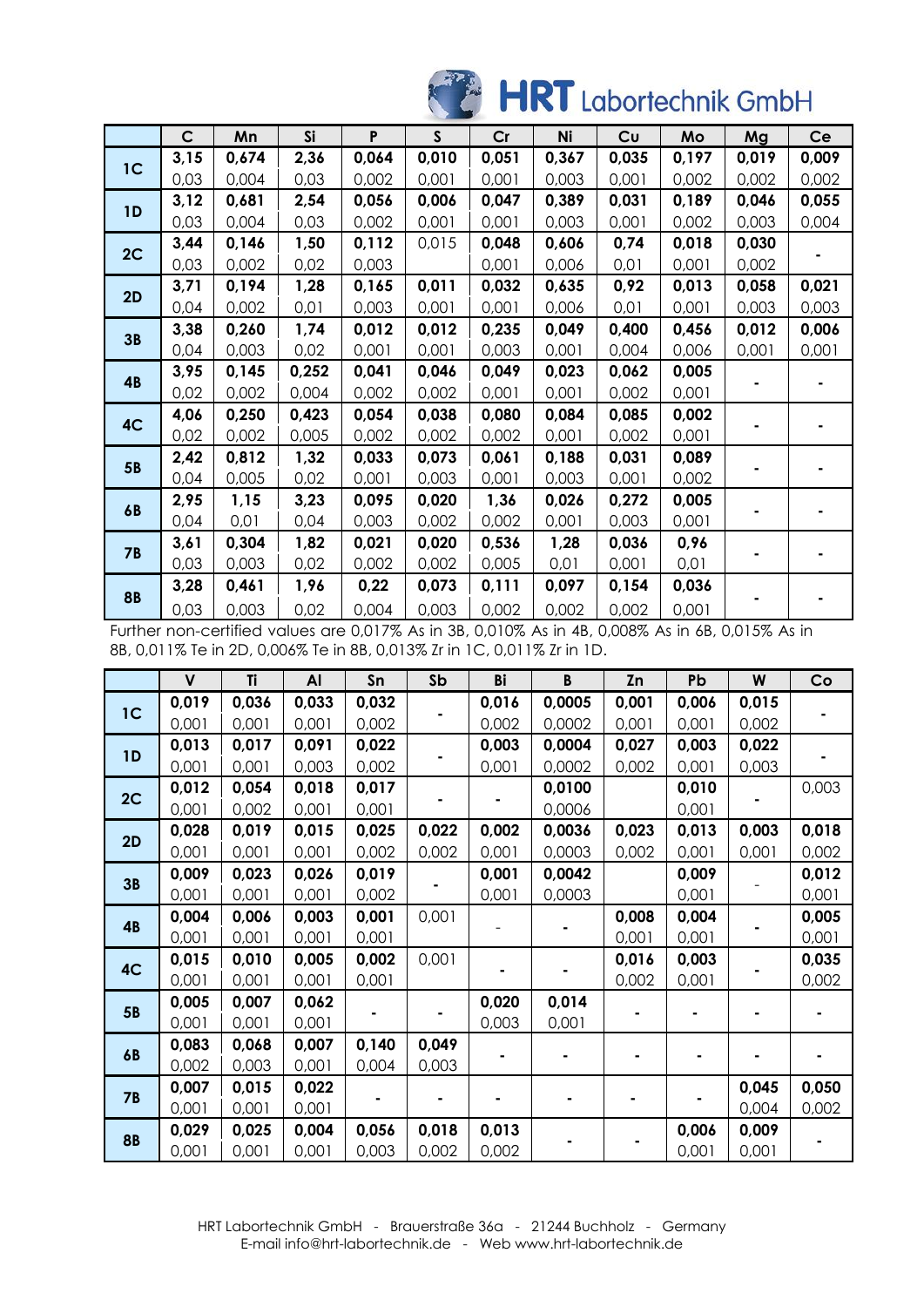

## **RM for spectrometry - set of low alloy steels**

Recertified to make the former QCM fully compliant with ISO Guide 35 definition of Reference Material –with the values confirmed and their uncertainties assessed.

Intended for calibration and the control of matrix-match and of the state of statistic regulation in the automated spectrometry of low alloy steel from a plain solid sample. They may not substitute CRM in establishing traceability of the results. A single analysis area of at least 4 mm in diameter defines the minimum sample intake.

| <b>RM</b>    | $\mathsf{C}$ | Mn        | <b>Si</b> | P            | $\mathsf{S}$ | Cu      | Cr     | Ni      |
|--------------|--------------|-----------|-----------|--------------|--------------|---------|--------|---------|
| $LA-1B$      | 0,005        | 0,13      | 0,020     | 0,004        | 0,017        | 0,01    | 0,042  | 0,014   |
|              | ±0,001       | ±0,006    | ±0,002    | ±0,001       | ±0,002       | ±0,002  | ±0,003 | ±0,002  |
| $LA-2D$      | 0,065        | 0,26      | 1,48      | 0,011        | 0,052        | 0,53    | 0,135  | 2,00    |
|              | ±0,005       | ±0,008    | ±0,028    | ±0,002       | ±0,004       | ±0,01   | ±0,005 | ±0,03   |
| <b>LA-3E</b> | 0,60         | 0,70      | 1,19      | 0,044        | 0,026        | 0,22    | 0,94   | 1,01    |
|              | ±0,01        | ±0,006    | ±0,015    | ±0,002       | ±0,003       | ±0,007  | ±0,01  | ±0,016  |
| $LA-4B$      | 1,18         | 1,76      | 0,043     | 0,023        | 0,010        | 0,20    | 1,85   | 0,08    |
|              | ±0,013       | ±0,026    | ±0,008    | ±0,003       | ±0,001       | ±0,004  | ±0,03  | ±0,006  |
| $LA-5B$      | 0,38         | 1,75      | 0,39      | 0,017        | 0,010        | 0,12    | 3,60   | 2,43    |
|              | ±0,01        | ±0,03     | ±0,014    | ±0,002       | ±0,001       | ±0,005  | ±0,04  | ±0,03   |
| <b>RM</b>    | Al           | Mo        | W         | $\mathsf{V}$ | Ti           | Co      | As     | Sn      |
| $LA-1B$      | 0,003        | 0,007     | 0,010     | 0,004        | 0,001        | 0,002   | 0,002  | 0,001   |
|              | ±0,001       | ±0,001    | ±0,002    | ±0,001       |              |         |        |         |
| $LA-2D$      | 0,18         | 0,57      | 0,29      | 0,30         | 0,30         | 0,26    | 0,095  | 0,085   |
|              | ±0,01        | ±0,01     | ±0,02     | ±0,01        | 0,01         | ±0,015  | ±0,008 | ±0,003  |
| $LA-3E$      | 0,061        | 0,32      | 0,10      | 0,22         | 0,135        | 0,11    | 0,056  | 0,026   |
|              | ±0,003       | ±0,008    | ±0,02     | ±0,005       | ±0,005       | ±0,005  | ±0,010 | ±0,002  |
| $LA-4B$      | 0,025        | 0,006     | 0,003     | 0,008        | 0,002        | 0,004   | 0,003  | 0,004   |
|              | ±0,002       | ±0,001    | ±0,001    | ±0,002       | ±0,001       | ±0,002  | ±0,001 | ±0,001  |
| $LA-5B$      | 0,073        | 0,75      | 0,59      | 0,47         | 0,05         | 0,075   | 0,016  | 0,028   |
|              | ±0,005       | ±0,02     | ±0,03     | 0,014        | ±0,004       | ±0,005  | ±0,002 | ±0,002  |
| <b>RM</b>    | B            | <b>Nb</b> | Pb        | Sb           | <b>Zr</b>    | Ca      | Ta     | N       |
| $LA-1B$      | 0,010        | 0,001     | 0,0007    | 0,002        | 0,002        | 0,0016  | 0,000  | 0,003   |
|              | ±0,001       |           |           |              |              | ±0,0003 |        | ±0,0004 |
| $LA-2D$      | 0,007        | 0,24      | 0,050     | 0,040        | 0,003        | 0,0004  |        | 0,008   |
|              | ±0,001       | ±0,015    | ±0,007    | ±0,005       | ±0,001       |         |        | ±0,0012 |
| $LA-3E$      | 0,005        | 0,077     | 0,009     | 0,024        | 0, 13        | 0,001   |        | 0,010   |
|              | ±0,001       | ±0,003    | ±0,002    | ±0,001       | ±0,01        |         |        | ±0,001  |
| $LA-4B$      | 0,0002       | 0,09      |           |              |              |         |        | 0,008   |
|              | ±0,0001      | ±0,004    |           |              |              |         |        | ±0,001  |
| $LA-5B$      | 0,0009       | 0,060     | 0,015     | 0,011        | 0,017        |         |        | 0,02    |
|              | ±0,0001      | ±0,005    | ±0,002    | 0,002        | ±0,002       |         |        | ±0,001  |

## **LA1 – LA5** (Valid till 2022)

**QCM for spectrometry**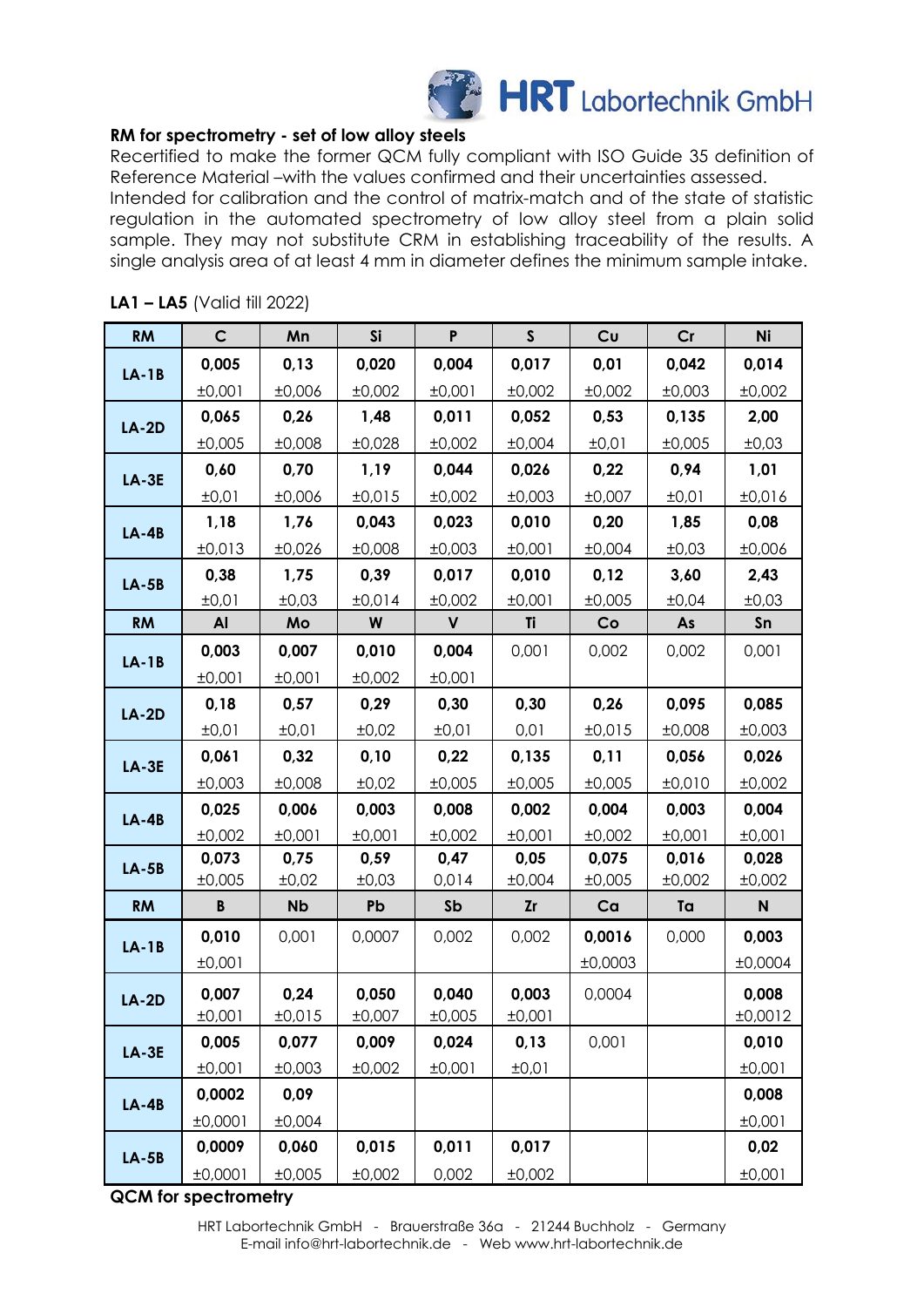

The quality control materials comply with the latest ISO Guide 35 definition of Reference Material. They are primarily intended for quality control of automated analysers.

The current three flexible sets of alloy (SL, HS), special (SP) and custom-made (CM) steel QCM for spectrometry cover a broad range of elements/concentrations relevant to the contemporary steel production.

The combination of the individual QCM may be tailored to fit for any particular task of the spectrometric steel analysis.

Diameter of solid samples SL, HS, SP and CM is 35 up to 43 mm,

Height 10, Standard height is 25 mm.

Up to 50 mm height is available upon request.

| <b>QCM</b> | C     | Mn           | Si    | P     | $\mathsf{S}$ | Cu        | Cr        | Ni          | Al     | Mo   |
|------------|-------|--------------|-------|-------|--------------|-----------|-----------|-------------|--------|------|
| $SL-1A$    | 0.078 | 0.46         | 1.39  | 0.024 | 0.011        | 0.09      | 13.4      | 0.23        | 0.86   | 0.03 |
| $SL-2A$    | 0.015 | 1.84         | 0.64  | 0.025 | 0.027        | 0.50      | 16.9      | 11.0        | 0.005  | 2.03 |
| $SL-3A$    | 0.043 | 1.73         | 0.53  | 0.024 | 0.002        | 0.22      | 24.6      | 19.6        | 0.007  | 0.38 |
| SL-4A      | 1.38  | 2.85         | 2.28  | 0.038 | 0.017        | 0.75      | 26.3      | 2.04        | 0.12   | 0.92 |
| $SL-5A$    | 0.37  | 5.8          | 0.36  | 0.021 | 0.014        | 2.90      | 11.7      | 4.94        | 0.035  | 4.12 |
| SL-6A      | 0.17  | 0.24         | 0.23  | 0.015 | 0.029        | 0.22      | 6.8       | 32.3        | 0.26   | 0.13 |
| $HS-1A$    | 0.72  | 0.28         | 0.28  | 0.023 | 0.011        | 0.08      | 4.15      | 0.14        | 0.03   | 0.06 |
| $HS-2A$    | 1.24  | 0.27         | 0.24  | 0.024 | 0.017        | 0.08      | 4.15      | 0.21        | 0.035  | 3.75 |
|            |       |              |       |       |              |           |           |             |        |      |
| QCM        | W     | $\mathbf{V}$ | Ti    | Co    | As           | <b>Sn</b> | <b>Nb</b> | $\mathbf N$ | B      | Ta   |
| $SL-1A$    | 0.1   | 0.017        | 0.004 | 0.02  |              | 0.01      |           | 0.025       |        |      |
| $SL-2A$    | 0.03  | 0.075        | 0.06  | 0.09  | 0.008        | 0.01      |           | 0.04        | 0.002  |      |
| $SL-3A$    | 0.03  | 0.066        | 0.003 | 0.06  |              | 0.006     | 0.013     | 0.065       | 0.002  |      |
| SL-4A      | 0.35  | 0.54         | 0.8   | 0.11  |              | 0.02      | 1.11      |             | 0.0013 |      |
| $SL-5A$    | 0.78  | 0.21         | 0.004 | 0.26  | 0.005        | 0.004     | 0.20      |             |        | 0.07 |
| $SL-6A$    | 1.74  | 0.15         | 1.8   | 0.69  | 0.004        | 0.006     | 0.36      |             |        |      |
| $HS-1A$    | 17.5  | 1.33         | 0.003 | 4.7   |              | 0.02      |           |             |        |      |

#### **SL 1 – SL 6 and HS 1 – HS 2** (valid till 2019)

# **SP 1 – SP 8** (valid till 2022)

| <b>QCM</b> | C     | Mn    | Si    | P     | S     | Cu    | Cr     | Ni        | AI    | Mo   |
|------------|-------|-------|-------|-------|-------|-------|--------|-----------|-------|------|
| $SP-1A$    | 0.047 | 1.87  | 0.33  | 0.024 | 0.26  | 0.52  | 17.7   | 8.6       | 0.004 | 0.42 |
| $SP-3B$    | 0.27  | 0.29  | 0.72  | 0.023 | 0.008 | 0.62  | 15.1   | 5.65      | 0.08  | 0.24 |
| $SP-4B$    | 0.31  | 1.36  | 1.51  | 0.027 | 0.008 | 0.04  | 20.8   | 35.8      | 0.025 | 0.02 |
| $SP-5B$    | 0.20  | 1.86  | 3.07  | 0.108 | 0.023 | 0.15  | 0.38   | 3.00      | 0.18  | 0.13 |
| SP-6A      | 0.10  | 0.38  | 4.65  | 0.017 | 0.009 | 0.12  | 0.11   | 0.04      | 0.32  | 0.01 |
| SP-7A      | 0.006 | 0.08  | 0.036 | 0.007 | 0.010 | 0.08  | 0.01   | 47.3      | 0.003 | 0.01 |
| SP-8B      | 2.37  | 0.86  | 1.40  | 0.022 | 0.012 | 0.075 | 37.6   | 2.72      | 0.13  | 0.10 |
| <b>QCM</b> | W     | V     | Ti    | Co    | As    | Sn    | B      | <b>Nb</b> | Pb    | Sb   |
| $SP-1A$    | 0.03  | 0.058 | 0.02  | 0.095 | 0.006 | 0.01  | 0.0007 | 0.012     |       |      |
| $SP-3B$    | 0.12  | 0.10  | 0.13  | 0.02  |       | 0.01  | 0.88   |           |       |      |
| $SP-5B$    | 0.62  | 0.71  | 0.35  | 0.135 | 0.19  | 0.08  | 0.14   | 0.09      | 0.09  | 0.07 |
| $SP-6A$    | 0.02  | 0.016 | 0.008 | 0.003 | 0.003 | 0.01  |        |           |       |      |
| SP-7A      |       | 0.001 | 0.004 | 0.003 |       |       |        |           |       |      |
| SP-8B      | 0.05  | 0.13  | 0.13  | 0.075 | 0.05  | 0.06  | 0.03   | 0.04      |       |      |